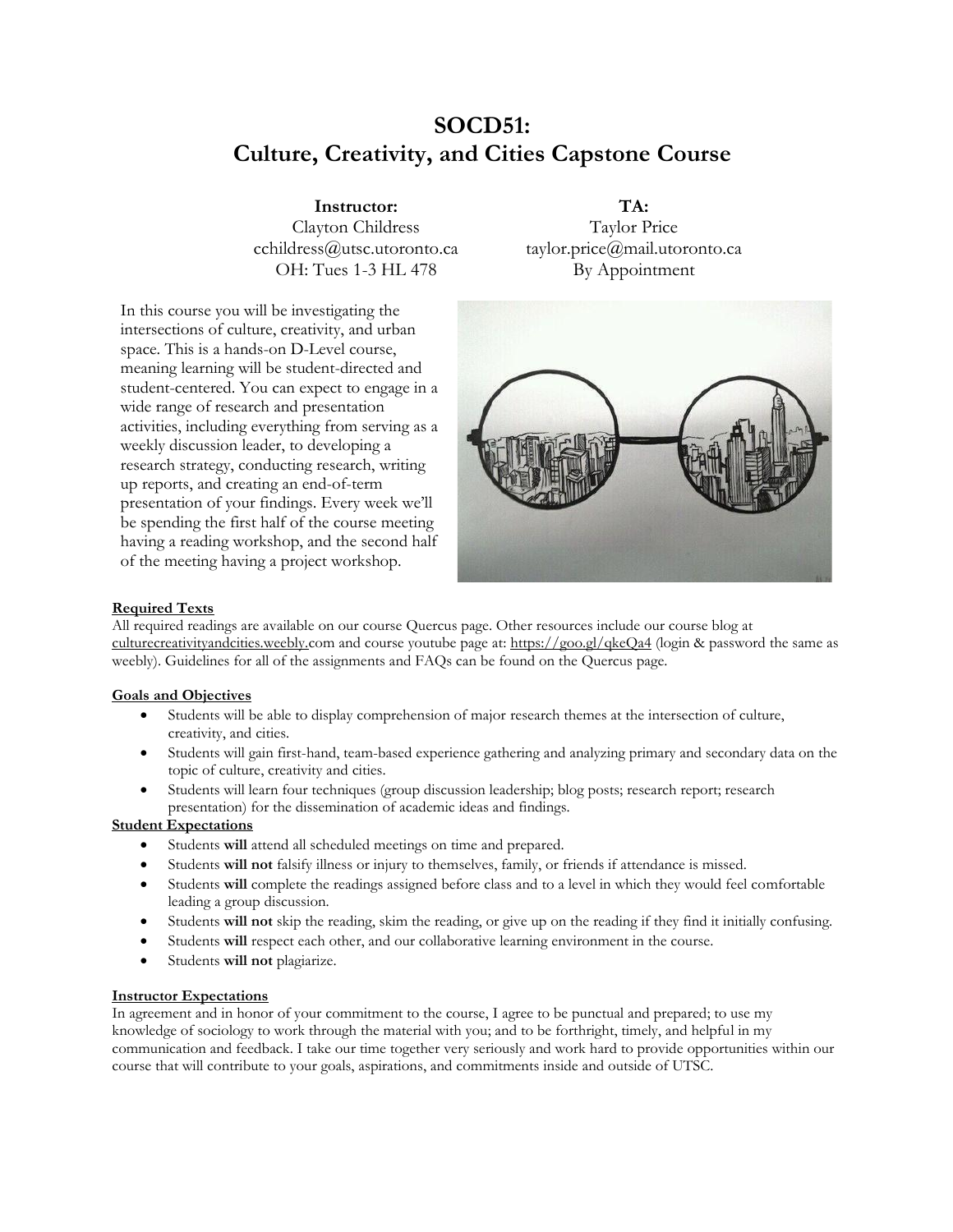#### **Assignments and Grade Breakdown:**

**Weekly Reading Quiz – 10% :** Showing up is cool and all, but to receive credit for showing up you need to show up *prepared*. At exactly 10 minutes after the start of class there will be a two or three question quiz on the two articles assigned for that week.

**Discussion Participation – 10%:** Showing up prepared is cool and all, but you're selfish with all of that preparation you've done and don't share it with others, what's the point of discussing the articles? If you're not comfortable speaking in class, this is a good and safe space to practice. At a bare minimum you should be looking at the speaker when they talk and intellectually "present" in the room, even if you're not speaking. **A very good way to get discussion participation points** is to come to class with a discussion question for the class.

**Discussion Leader – 5%:** Once during the term you will serve as discussion leader for one article. For the assignment hand in a copy of your notes on the article and your preparation notes for serving as discussion leader (see guidelines on the Quercus page).

**Team Blog Posts –15% (5% each):** Over the term you and your team members will be responsible for three blog posts on our class blog a[t https://culturecreativityandcities.weebly.com/.](https://culturecreativityandcities.weebly.s.com/) (see guidelines, video tutorial, login, and so on through the course Quercus page).

**Research Brief –10%:** On the last day of class you will be handing in a brief research report. These are done individually, meaning each member of a team constructs their own. (see the template for this on the Quercus page). **Team Presentation -10%:** You and your team members will be giving a ten-minute research presentation which must be uploaded to our course blog by the day of the exam during exam week (see guidelines on the Quercus page). **Midterm Test –20%:** In the sixth week of the course we will take a midterm reading quiz on all of the readings from the first half of the course. Quiz questions will be a mix of weekly reading questions and new questions. **Term Test –20%:** The end of term reading quiz will be taken during the final exam period, and will follow the same format as the midterm reading quiz, this time only covering material from the second half of the course.

#### **Final grades will be broken down into the following categories:**

| Weekly Reading Quiz       | 10%     |
|---------------------------|---------|
| Discussion Participation  | $5\%$   |
| Discussion Leader         | $5\%$   |
| Team Blog Posts (5% each) | 15%     |
| Team Presentation         | 10%     |
| Research Brief            | 15%     |
| Midterm Test              | 20%     |
| Term Test                 | 20%     |
| Total                     | $100\%$ |

#### **Cellphones and Laptops in Class**

Cellphones should be turned off or to vibrate. You will be on the work terminals for the "workshop" half of every class. If you bring a laptop to class it should be *closed* during the first half of class (discussion). I have provided you with a notebook and pen to use during discussion. I will have the articles pulled up on a laptop and can check for substantive points during discussion. I have not made this decision on a whim or without thought.

#### **In-Class Expectations**

"Participation" – how much you do or don't talk, sit up or fall asleep – isn't really what most of us want from our students. Instead, most of us hope to see students accept our invitation to "the life of mind" by adopting a "scholarly attitude." Having a "scholarly attitude" involves developing intellectual curiosity and a genuine engagement with the ideas presented in the course. Students with a scholarly attitude take the student role seriously and demonstrate their commitment to academic pursuits by actively engaging in the material, reflecting deeply on the readings, raising thoughtful questions and comments in class, bringing unsolicited materials to share that are directly relevant to the topics being covered, come early and/or stay late to raise their own questions about the material, and generally go above and beyond the requirements of the course. Students who lack a scholarly attitude passively complete the readings and responses, occasionally engage in other activities during lecture (playing with phones, texting, daydreaming, and so on), and are primarily concerned with obtaining a particular grade in the course. Having a "scholarly attitude" is rewarded in many small and large ways.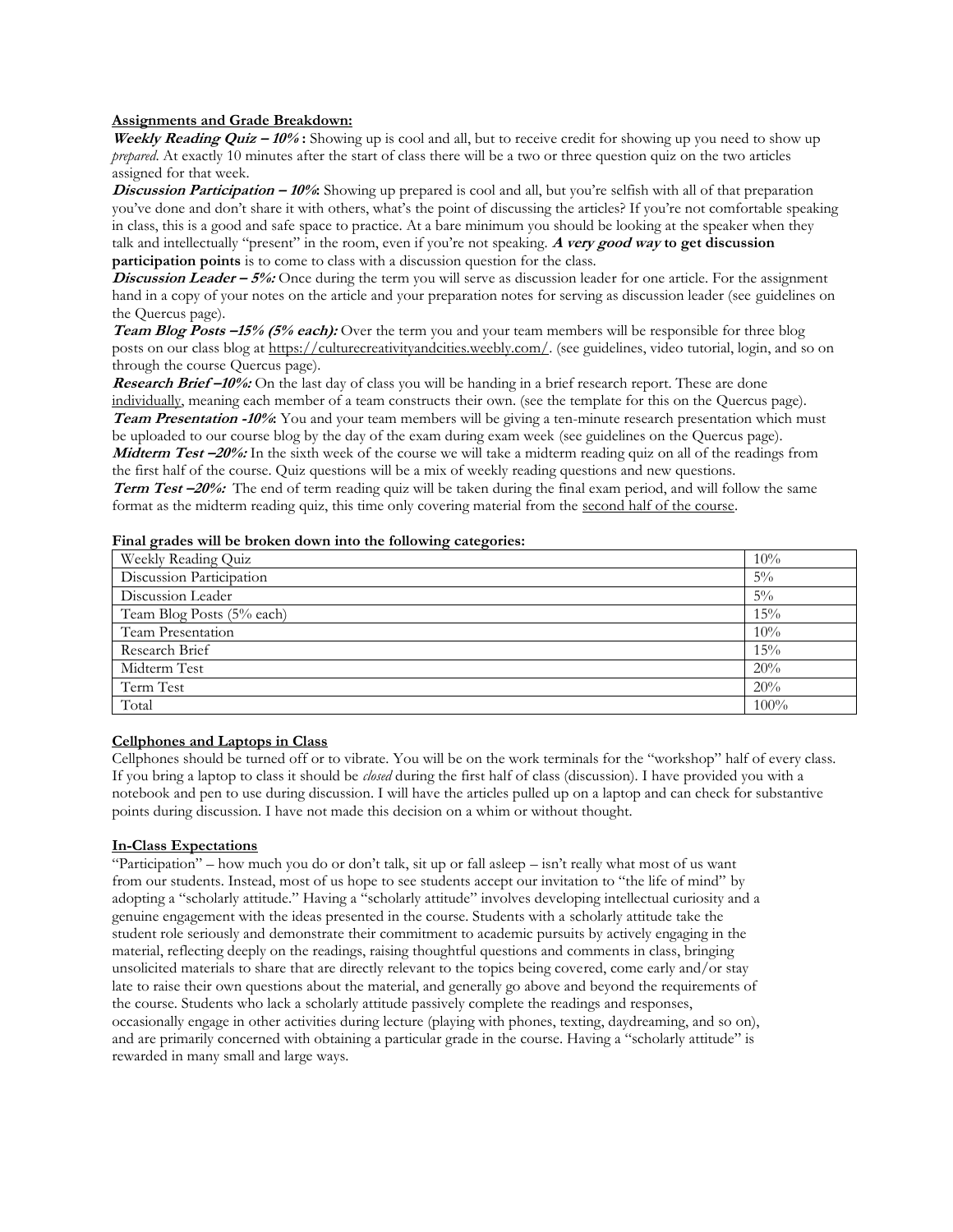# **Email**

Email is an excellent and efficient form of communication for quick exchanges or the sharing of information. Anything that takes over a sentence to respond to is better discussed during office hours or before or after class. From the hours of 8:00AM to 4:00PM on Monday through Friday I will respond to emails as quickly and efficiently as I am able to. In exchange for speed of response my responses will be brief. If your question is one that is more efficiently discussed verbally I will make that recommendation.

## **Possible Changes to the Syllabus**

Every class is a bit different. As a result, unforeseen problems may emerge and we may have to make adjustments to the syllabus as we go. Over the term the syllabus may change. Make sure you are staying up to date on our Blackboard site.

## **Academic Integrity**

The University of Toronto is committed to academic integrity and academic dishonesty will be penalized. All of your assignments should be your own work that has not been submitted to any other class. In addition, you should cite using any appropriate citation style—any information or idea that you obtain from any source. For further citation information see:

Using Quotations (University College Writing Centre):<http://www.utoronto.ca/ucwriting/quotations.html> Citation Guide (UTSC Writing Centre):<http://ctl.utsc.utoronto.ca/twc/citations> For a full description of U of T's academic integrity definitions and procedures see: <http://www.utoronto.ca/academicintegrity/academicoffenses.html>

# **Academic Services at UTSC**

I encourage students to make good use of the academic resources available on campus. For instance, the Writing Centre provides online and individual support for getting started, writing, research, reading, revising, citation guidelines, and English language development. You can view there services here: [http://ctl.utsc.utoronto.ca/twc/.](http://ctl.utsc.utoronto.ca/twc/) Check for writing workshops, clinics, drop-in hours, individual appointments, and online help. And did you know there is a **Sociology librarian** at UTSC? Everyone is encouraged to contact Sarah Fedko for research help. [sfedko@utsc.utoronto.ca](mailto:sfedko@utsc.utoronto.ca)

# **AccessAbility Services**

Students with diverse learning styles and needs are welcome in this course. In particular, if you have a disability/health consideration that may require accommodations, please approach Access*Ability* Services as soon as possible and keep me in the know about how this develops. Access*Ability* Services staff (located in Rm SW302, Science Wing) are available by appointment to assess specific needs, provide referrals and arrange appropriate accommodations at 416-287-7560 416 or email [ability@utsc.utoronto.ca.](mailto:ability@utsc.utoronto.ca) The sooner you let them know your needs, the quicker you can obtain help in achieving your learning goals in this course. The Access*Ability* website is [http://www.utsc.utoronto.ca/~ability/.](http://www.utsc.utoronto.ca/~ability/)

## **On Grading Curves:**

Although typically not done, the professor reserves the right to curve final grades upwards or downwards based on historic averages and departmental norms.

# **Statement of Acknowledgement of Traditional Land**

We wish to acknowledge this land on which the University of Toronto operates. For thousands of years it has been the traditional land of the Huron-Wendat, the Seneca, and most recently, the Mississaugas of the Credit River. Today, this meeting place is still the home to many Indigenous people from across Turtle Island and we are grateful to have the opportunity to work on this land.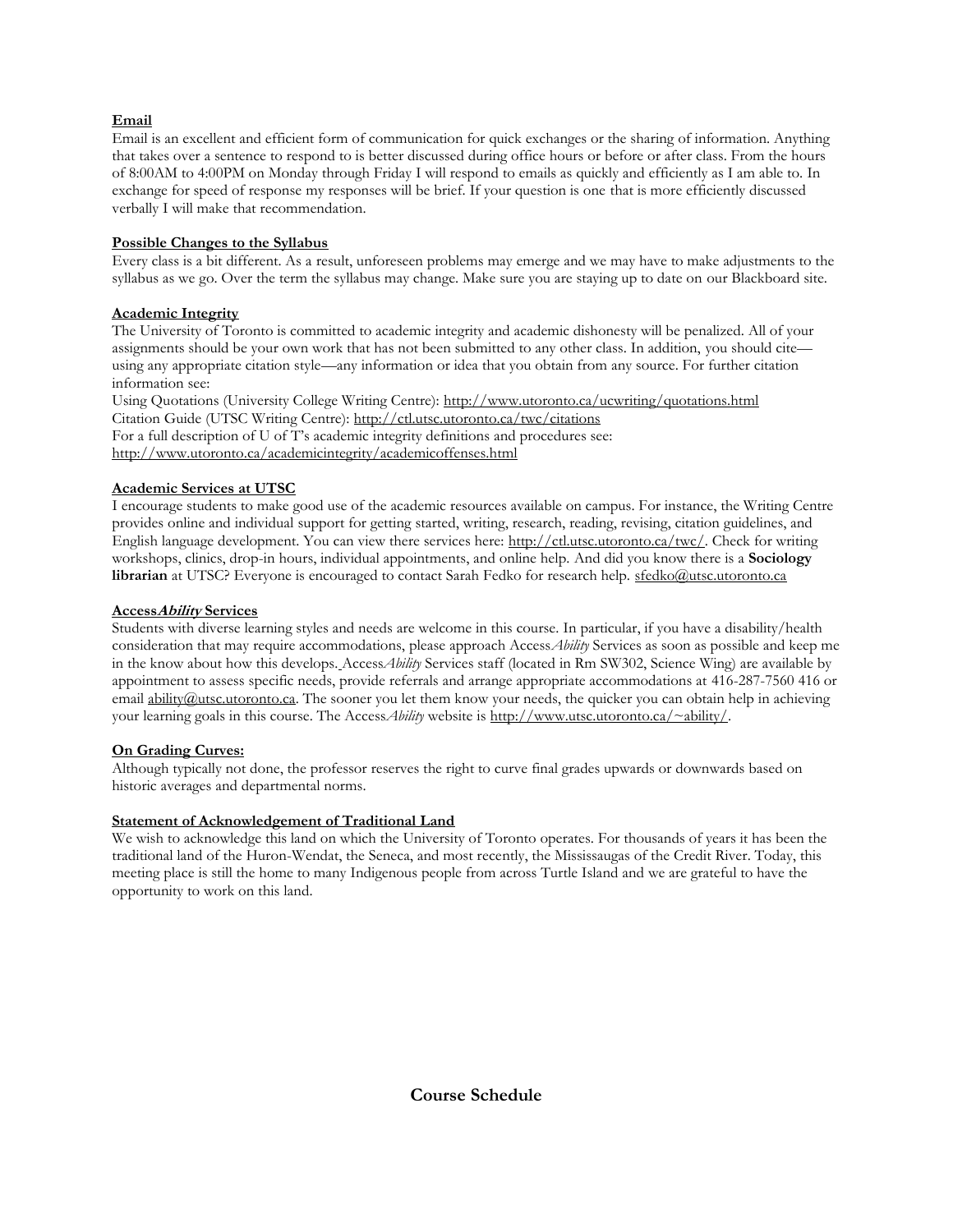| Date   | <b>Reading Workshop</b>                                                                                                                                                                                                                                                                                                                                                                                                                                                          | <b>Project Workshop</b>                                                                                    |
|--------|----------------------------------------------------------------------------------------------------------------------------------------------------------------------------------------------------------------------------------------------------------------------------------------------------------------------------------------------------------------------------------------------------------------------------------------------------------------------------------|------------------------------------------------------------------------------------------------------------|
| Jan 7  | $N/A$ – Reviewing the syllabus; expectations; assigning discussion<br>leadership; creating term project groups.                                                                                                                                                                                                                                                                                                                                                                  | Read posts and reports<br>from previous projects,<br>come up with projects<br>and begin team<br>formation. |
| Jan 14 | <b>Read:</b> Florida, R. (2003). Cities and the creative class. City $\mathcal{Q}^*$<br>Community, 2(1), 3-19.                                                                                                                                                                                                                                                                                                                                                                   | Project and Team<br>Assignments                                                                            |
|        | Read: Markusen, A. (2006). Urban development and the politics<br>of a creative class: evidence from a study of artists. Environment<br>and planning A, 38(10), 1921-1940.                                                                                                                                                                                                                                                                                                        | Starting to Map                                                                                            |
|        | Read Through: Blog Post 1 Assignment and some prior<br>Assignment 1s on culturecreativityandcities.weebly.com                                                                                                                                                                                                                                                                                                                                                                    |                                                                                                            |
| Jan 21 | Read: Hannigan, J. (1996). From fantasy city to creative<br>city. Tourism, creativity and development, 29, 48. (SNEHA)<br>Read: Hollands, Robert G. (2008). Will the real smart city please<br>stand up? Intelligent, progressive, or entrepreneurial? City 12(3):<br>303-320. (BERNARDO)                                                                                                                                                                                        | Finishing Mapping                                                                                          |
| Jan 28 | Read: Patterson, M., & Silver, D. (2015). The place of art: Local<br>area characteristics and arts growth in Canada, 2001-<br>2011. Poetics, 51, 69-87. (TAMMY)<br>Read: Patterson, M., & Silver, D. Turning the post-industrial city<br>into the cultural city: The case of Toronto's waterfront. (JULIA)<br>Read Through: Blog Post 2 Assignment and some prior<br>Assignment 1s on culturecreativityandcities.weebly.com                                                      | <b>Spatial Blog Post Due</b><br>Starting Background<br>Research                                            |
| Feb 4  | Read: Premdas, R. (2004). Diaspora and its discontents: A<br>Caribbean fragment in Toronto in quest of cultural recognition<br>and political empowerment. Ethnic and Racial Studies, 27(4), 544-<br>564. (ZAIYAAN)<br>Read: Grundy, J., & Boudreau, J. A. (2008). 'Living with culture':<br>creative citizenship practices in Toronto. Citizenship Studies, 12(4),<br>347-363. (RAAGAVI)                                                                                         | Continuing Background<br>Research                                                                          |
| Feb 11 | Read: Bain, A. L. (2003). Constructing contemporary artistic<br>identities in Toronto neighbourhoods. The Canadian Geographer/Le<br>Géographe canadien, 47(3), 303-317. (ATHIYSHAN)<br><b>Read:</b> Rawlings, C. M. (2001). 'Making names': The cutting<br>edge renewal of African art in New York City, 1985-<br>1996. Poetics, 29(1), 25-54. (CLAYTON)<br><b>Read Through:</b> Blog Post 3 Assignment and some prior<br>Assignment 3s on culturecreativityandcities.weebly.com | <b>Background Research</b><br><b>Blog Post Due</b><br>Starting to Code                                     |